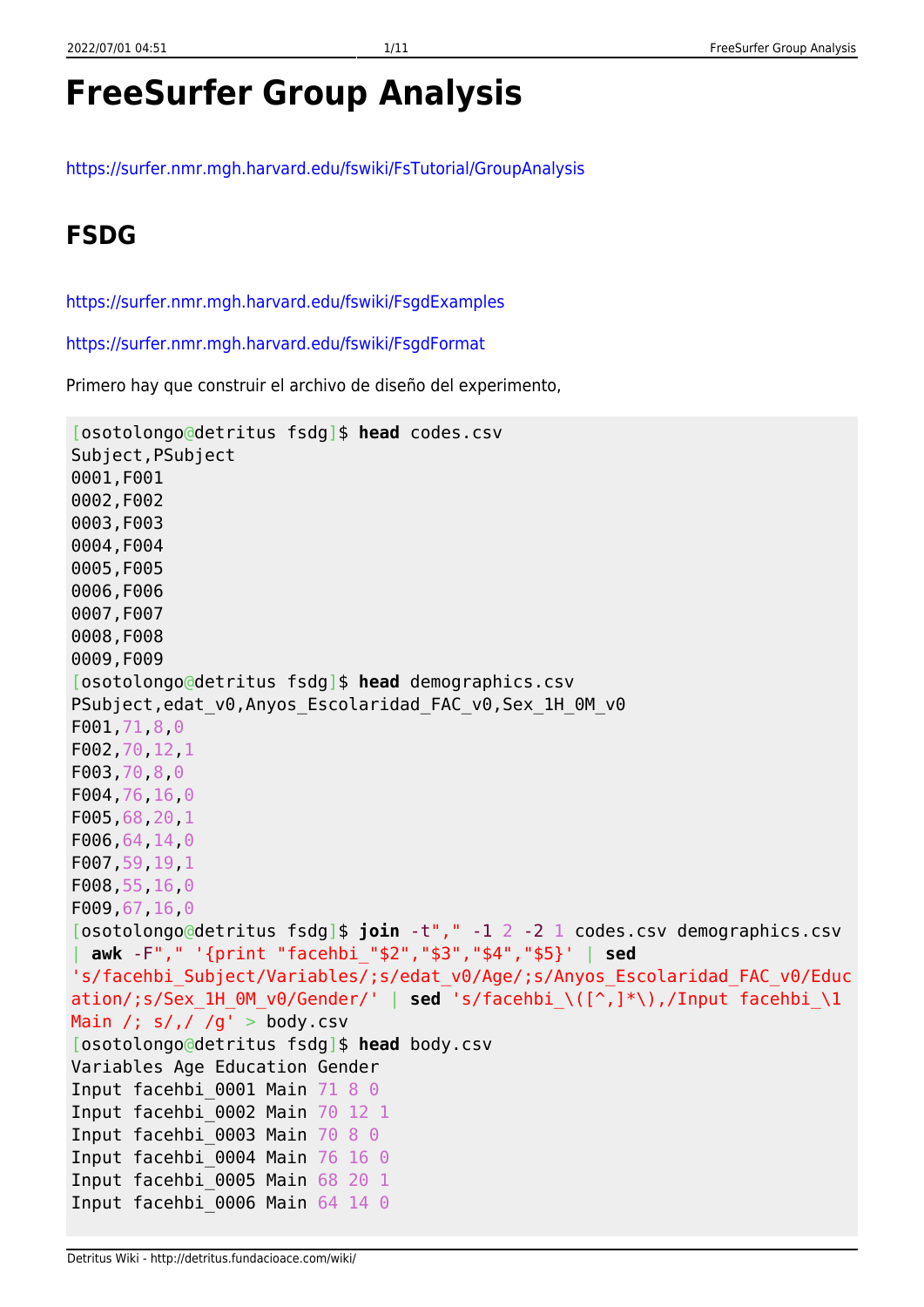Last<br>update: update: 2020/08/04 neuroimagen:fs\_group\_analysis http://detritus.fundacioace.com/wiki/doku.php?id=neuroimagen:fs\_group\_analysis&rev=1594895648 10:47

```
Input facehbi_0007 Main 59 19 1
Input facehbi 0008 Main 55 16 0
Input facehbi_0009 Main 67 16 0
[osotolongo@detritus fsdg]$ cat headers.txt
GroupDescriptorFile 1
Title FACEHBI_all
Class Main
[osotolongo@detritus fsdg]$ cat headers.txt body.csv > facehbi.fsdg
[osotolongo@detritus fsdg]$ head facehbi.fsdg
GroupDescriptorFile 1
Title FACEHBI_all
Class Main
Variables Age Education Gender
Input facehbi 0001 Main 71 8 0
Input facehbi_0002 Main 70 12 1
Input facehbi 0003 Main 70 8 0
Input facehbi_0004 Main 76 16 0
Input facehbi_0005 Main 68 20 1
Input facehbi 0006 Main 64 14 0
```
### **GLM Analysis (mri\_glmfit)**

Primero construimos los contrastes, diciendole a FS cual es la variable que nos interesa, en este caso la edad,

<https://surfer.nmr.mgh.harvard.edu/fswiki/Fsgdf1G2V>

```
[osotolongo@detritus fsdg]$ cat facehbi.mtx
0 1 0 0
```
Ahora vamos a correr el modelo con este contraste,

```
[osotolongo@detritus fsdg]$ mris_preproc --fsgd facehbi.fsdg --cache-in
thickness.fwhm10.fsaverage --target fsaverage --hemi lh --out
lh.facehbi.age.thickness.10.mgh
[osotolongo@detritus fsdg]$ mri glmfit --y lh.facehbi.age.thickness.10.mgh -
-fsgd facehbi.fsdg --C facehbi.mtx --surf fsaverage lh --cortex --glmdir
lh.facehbi.age.glmdir
```
Para usar freeview me he tenido que ir a la [FSL VM](http://detritus.fundacioace.com/wiki/doku.php?id=neuroimagen:virtfsl)

```
[fsluser@FSLVm7_64 fsdg]$ freeview -f
$SUBJECTS_DIR/fsaverage/surf/lh.inflated:annot=aparc.annot:annot_outline=1:o
verlay=lh.facehbi.age.glmdir/facehbi/sig.mgh:overlay_threshold=4,5 -viewport
3d
```
http://detritus.fundacioace.com/wiki/ Printed on 2022/07/01 04:51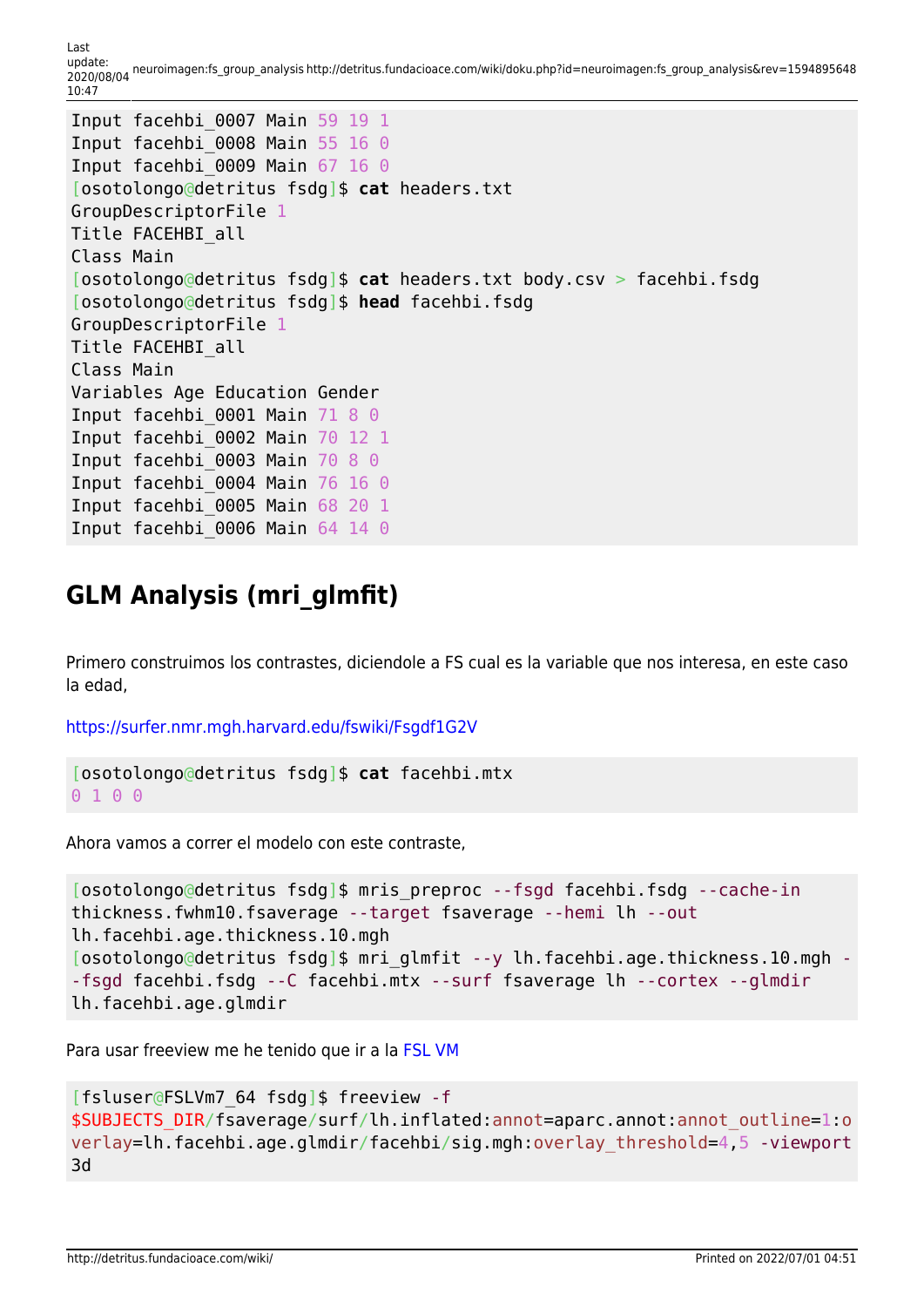

Cambiando el overlay threshold para que muestre toda la significancia,



Ejemplo, fijando uncorrected p<0.001,



Detritus Wiki - http://detritus.fundacioace.com/wiki/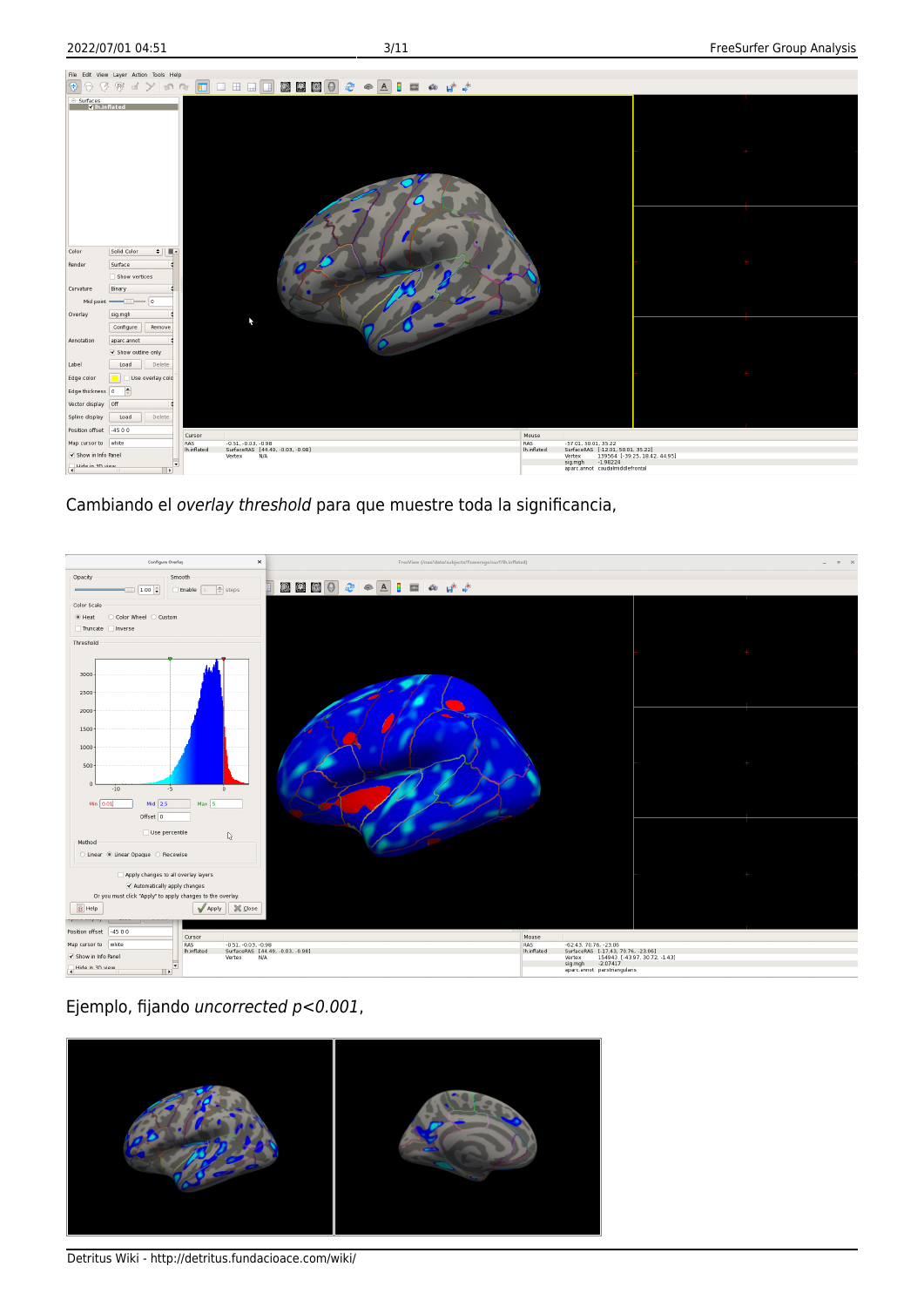Last update: 2020/08/04 neuroimagen:fs\_group\_analysis http://detritus.fundacioace.com/wiki/doku.php?id=neuroimagen:fs\_group\_analysis&rev=1594895648 10:47

## **Clusterwise Correction for Multiple Comparisons**

Ahora voy a buscar los clusters con una p>0.05

[osotolongo@detritus fsdg]\$ mri\_glmfit-sim --glmdir lh.facehbi.age.glmdir - cache 4 neg  $-$ -cwp  $0.05 - 2$ spaces

A ver,

freeview -f

\$SUBJECTS\_DIR/fsaverage/surf/lh.inflated:overlay=lh.facehbi.age.glmdir/faceh bi/cache.th40.neg.sig.cluster.mgh:overlay\_threshold=2,5:annot=lh.facehbi.age .glmdir/facehbi/cache.th40.neg.sig.ocn.annot -viewport 3d



También hay un resumen de los clusters que se han encontrado a esta significancia,

#### [osotolongo@detritus fsdg]\$ **cat**

```
lh.facehbi.age.glmdir/facehbi/cache.th40.neg.sig.cluster.summary
# Cluster Growing Summary (mri_surfcluster)
# $Id: mri_surfcluster.c,v 1.57.2.3 2016/11/17 18:19:42 zkaufman Exp $
# $Id: mrisurf.c,v 1.781.2.6 2016/12/27 16:47:14 zkaufman Exp $
# CreationTime 2020/06/11-08:12:12-GMT
# cmdline mri_surfcluster.bin --in lh.facehbi.age.glmdir/facehbi/sig.mgh --
mask lh.facehbi.age.glmdir/mask.mgh --cwsig
lh.facehbi.age.glmdir/facehbi/cache.th40.neg.sig.cluster.mgh --sum
lh.facehbi.age.glmdir/facehbi/cache.th40.neg.sig.cluster.summary --ocn
lh.facehbi.age.glmdir/facehbi/cache.th40.neg.sig.ocn.mgh --annot aparc --
cwpvalthresh 0.05 --o
lh.facehbi.age.glmdir/facehbi/cache.th40.neg.sig.masked.mgh --no-fixmni --
csd /usr/local/freesurfer/average/mult-comp-
cor/fsaverage/lh/cortex/fwhm14/neg/th40/mc-z.csd --csdpdf
lh.facehbi.age.glmdir/facehbi/cache.th40.neg.pdf.dat --vwsig
lh.facehbi.age.glmdir/facehbi/cache.th40.neg.sig.voxel.mgh --vwsigmax
lh.facehbi.age.glmdir/facehbi/cache.th40.neg.sig.voxel.max.dat --oannot
lh.facehbi.age.glmdir/facehbi/cache.th40.neg.sig.ocn.annot --bonferroni 2 --
```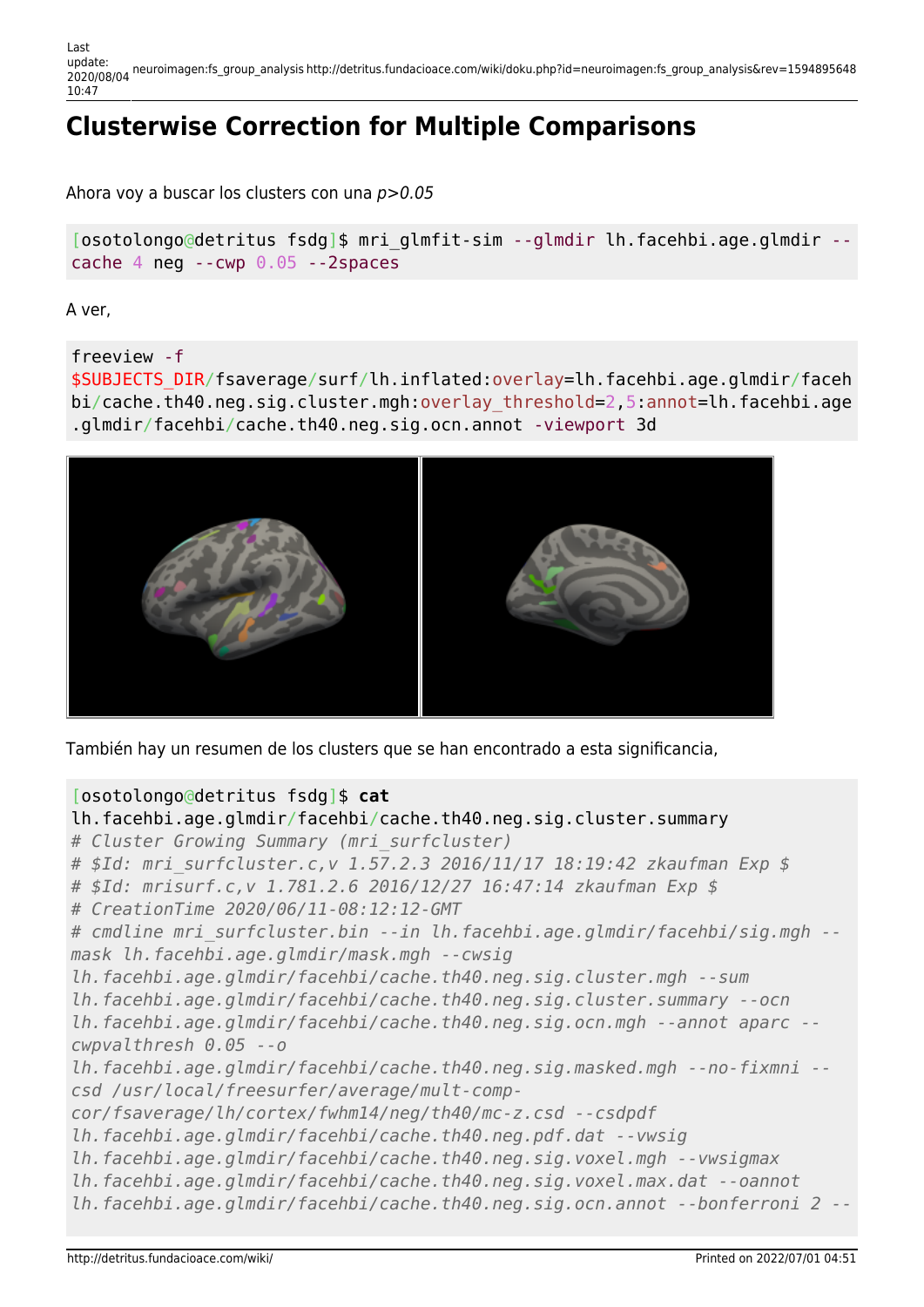```
surf white
# cwd /nas/data/facehbi/fsdg
# sysname Linux
# hostname detritus.fundacioace.com
# machine x86_64
# FixVertexAreaFlag 1
# FixSurfClusterArea 1
#
# Input lh.facehbi.age.glmdir/facehbi/sig.mgh
# Frame Number 0
# srcsubj fsaverage
# hemi lh
# surface white
# group_avg_surface_area 82220
# group_avg_vtxarea_loaded 1
# annot aparc
# SUBJECTS_DIR /nas/data/subjects
# SearchSpace_mm2 75610.7
# SearchSpace_vtx 147840
# Bonferroni 2
# Minimum Threshold 4
# Maximum Threshold infinity
# Threshold Sign neg
# AdjustThreshWhenOneTail 1
# CW PValue Threshold: 0.05
# Area Threshold 0 mm^2
# CSD thresh 4.000000
# CSD nreps 10000
# CSD simtype null-z
# CSD contrast NA
# CSD confint 90.000000
# Overall max 2.34317 at vertex 124430
# Overall min -11.9208 at vertex 75951
# NClusters 27
# FixMNI = 0
#
# ClusterNo Max VtxMax Size(mm^2) MNIX MNIY MNIZ CWP CWPLow
CWPHi NVtxs WghtVtx Annot
   1 -6.017 60982 491.13 -47.9 -18.5 -2.1 0.00020 0.00000
0.00040 1098 5034.35 superiortemporal
 2 -11.921 75951 428.53 -31.7 -41.3 -9.1 0.00020 0.00000
0.00040 941 6762.90 parahippocampal
   3 -7.640 112606 361.05 -20.6 -99.6 -2.3 0.00020 0.00000
0.00040 432 2179.37 lateraloccipital
   4 -5.486 105941 331.99 -17.1 -32.3 56.5 0.00020 0.00000
0.00040 865 - 3748.97 precentral
 5 -5.449 35788 316.75 -44.9 6.5 -23.4 0.00020 0.00000
0.00040    611    2771.80    superiortemporal
 6 -7.472 67375 290.75 -20.6 30.7 50.4 0.00020 0.00000
0.00040  424     -2270.56     superiorfrontal
 7 -4.824 159440 286.63 -8.8 -58.3 11.9 0.00020 0.00000
```
Detritus Wiki - http://detritus.fundacioace.com/wiki/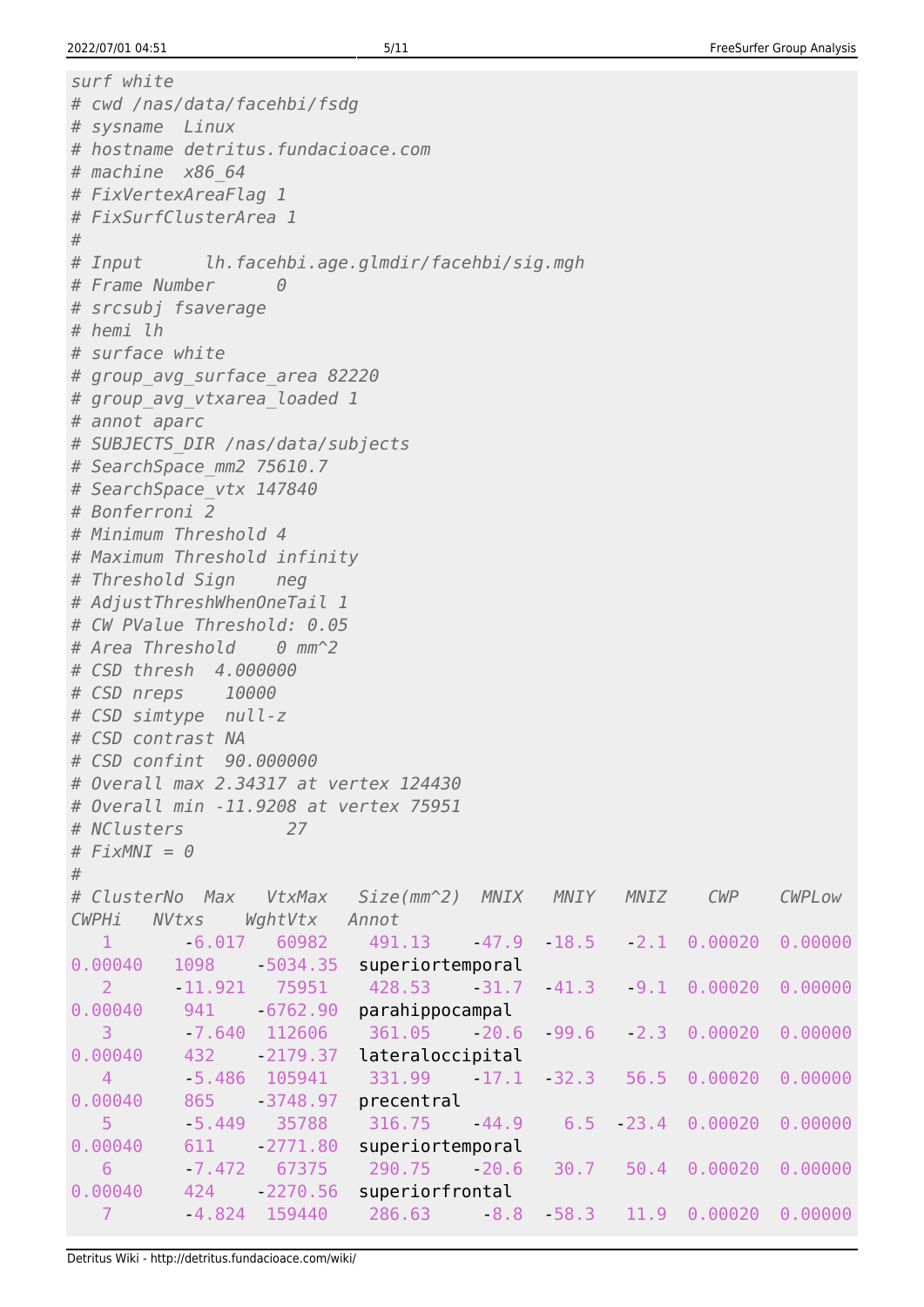| 0.00040 | 622      | $-2552.03$      | precuneus                                      |         |         |                                           |         |
|---------|----------|-----------------|------------------------------------------------|---------|---------|-------------------------------------------|---------|
| 8       | 6.970    | 138044          | 273.27<br>$-30.3$                              | $-20.0$ | 68.2    | 0.00020                                   | 0.00000 |
| 0.00040 | 626      | $-3090.95$      | precentral                                     |         |         |                                           |         |
| 9       | $-6.527$ | 35125           | 264.21<br>$-35.4$                              | $-12.7$ | 18.8    | 0.00020                                   | 0.00000 |
| 0.00040 | 820      | $-4057.14$      | insula                                         |         |         |                                           |         |
| 10      | 5.259    | 113827          | 256.47<br>$-58.3$                              | $-17.5$ | $-17.2$ | 0.00020                                   | 0.00000 |
| 0.00040 | 522      | $-2207.87$      | middletemporal                                 |         |         |                                           |         |
| 11      | $-6.063$ | 142574          | 227.96<br>18.1                                 | $-91.7$ | 16.1    | 0.00020                                   | 0.00000 |
| 0.00040 | 329      | $-1494.23$      | lateraloccipital                               |         |         |                                           |         |
| 12      | $-4.901$ | 142130          | 215.89<br>$-61.7$                              | $-35.5$ | 5.4     | 0.00020                                   | 0.00000 |
| 0.00040 | 478      | $-2005.09$      | bankssts                                       |         |         |                                           |         |
| 13      | $-7.124$ | 88387           | 197.22<br>$-10.7$                              | $-56.5$ | 26.6    | 0.00020                                   | 0.00000 |
| 0.00040 | 436      | $-2167.82$      | precuneus                                      |         |         |                                           |         |
| 14      | $-5.977$ | 112248          | 187.37<br>$-31.2$                              | $-83.9$ | 6.5     | 0.00040                                   | 0.00000 |
| 0.00080 | 312      | $-1449.31$      | lateraloccipital                               |         |         |                                           |         |
| 15      | $-5.741$ | 127670          | 174.29<br>$-54.6$                              | $-0.9$  | $-30.3$ | 0.00080                                   | 0.00040 |
| 0.00140 | 210      | $-946.11$       | middletemporal                                 |         |         |                                           |         |
| 16      | $-5.957$ | 110612          | 155.97<br>$-44.6$                              | 23.1    | 18.8    | 0.00180                                   | 0.00100 |
| 0.00260 | 258      | $-1195.22$      | parsopercularis                                |         |         |                                           |         |
| 17      | $-5.156$ | 102514          | 136.16<br>$-22.9$                              | 56.1    | 15.5    | 0.00459                                   | 0.00340 |
| 0.00579 | 163      | $-710.54$       | rostralmiddlefrontal                           |         |         |                                           |         |
| 18      | $-5.618$ | 43104           | 128.92<br>$-24.3$                              | 6.2     | 48.4    | 0.00619                                   | 0.00479 |
| 0.00759 | 289      | $-1317.77$      | caudalmiddlefrontal                            |         |         |                                           |         |
| 19      | $-5.445$ | 91005           | 128.90<br>$-21.8$                              | $-66.5$ | 0.5     | 0.00619                                   | 0.00479 |
| 0.00759 | 285      | $-1241.01$      | lingual                                        |         |         |                                           |         |
| 20      | $-4.760$ | 47386           | 121.71<br>$-8.2$                               | 33.1    | 33.9    | 0.00759                                   | 0.00599 |
| 0.00918 | 190      | $-780.64$       | superiorfrontal                                |         |         |                                           |         |
| 21      | $-4.778$ | 107013          | 120.23<br>$-19.8$                              | $-83.3$ | 38.4    | 0.00798                                   | 0.00639 |
| 0.00958 | 223      | $-941.62$       | superiorparietal                               |         |         |                                           |         |
| 22      | $-4.954$ | 58975           | 118.93<br>$-10.8$                              | 25.6    | $-17.8$ | 0.00818                                   | 0.00659 |
| 0.00978 | 269 —    | $-1155.28$      | medialorbitofrontal                            |         |         |                                           |         |
| 23      |          | $-4.799$ 38711  | 117.04                                         |         |         | $-60.9$ $-46.0$ $1.9$ $0.00898$ $0.00739$ |         |
| 0.01077 |          | 232 956.50      | bankssts                                       |         |         |                                           |         |
| 24      |          |                 | $-6.095$ 1815 116.62 $-47.1$ 19.1 56.1 0.00918 |         |         |                                           | 0.00739 |
| 0.01097 | 319      | 1485.15         | postcentral                                    |         |         |                                           |         |
| 25      | $-4.976$ |                 | 77509 113.61 35.6 37.8 13.2 0.01057            |         |         |                                           | 0.00878 |
| 0.01236 | 190      | 814.05          | rostralmiddlefrontal                           |         |         |                                           |         |
| 26      |          | $-4.228$ 51760  | 87.69                                          |         |         | $-45.5$ $72.1$ $10.1$ $0.02524$           | 0.02247 |
| 0.02800 |          | 140 552.81      | inferiorparietal                               |         |         |                                           |         |
| 27      |          | $-6.056$ 126177 | 68.80                                          |         |         | $27.1$ 68.1 22.7 0.04898                  | 0.04508 |
| 0.05288 |          |                 | 181 - 854.08 superiorparietal                  |         |         |                                           |         |

update: 2020/08/04 neuroimagen:fs\_group\_analysis http://detritus.fundacioace.com/wiki/doku.php?id=neuroimagen:fs\_group\_analysis&rev=1594895648 10:47

## **Full data**

Last

osotolongo@detritus:facehbi\$ head datacomb\_freesurfer\_neuro\_v0\_scdSUMCC.csv Subject, SubjID, code facehbi,N Interno,Date,edat,Anyos Escolaridad FAC,Sex 1H \_0M,SCDplus\_Memorycomplaint,SCDplus\_APOE4,SCDplus\_concernsaboutcognition,SCD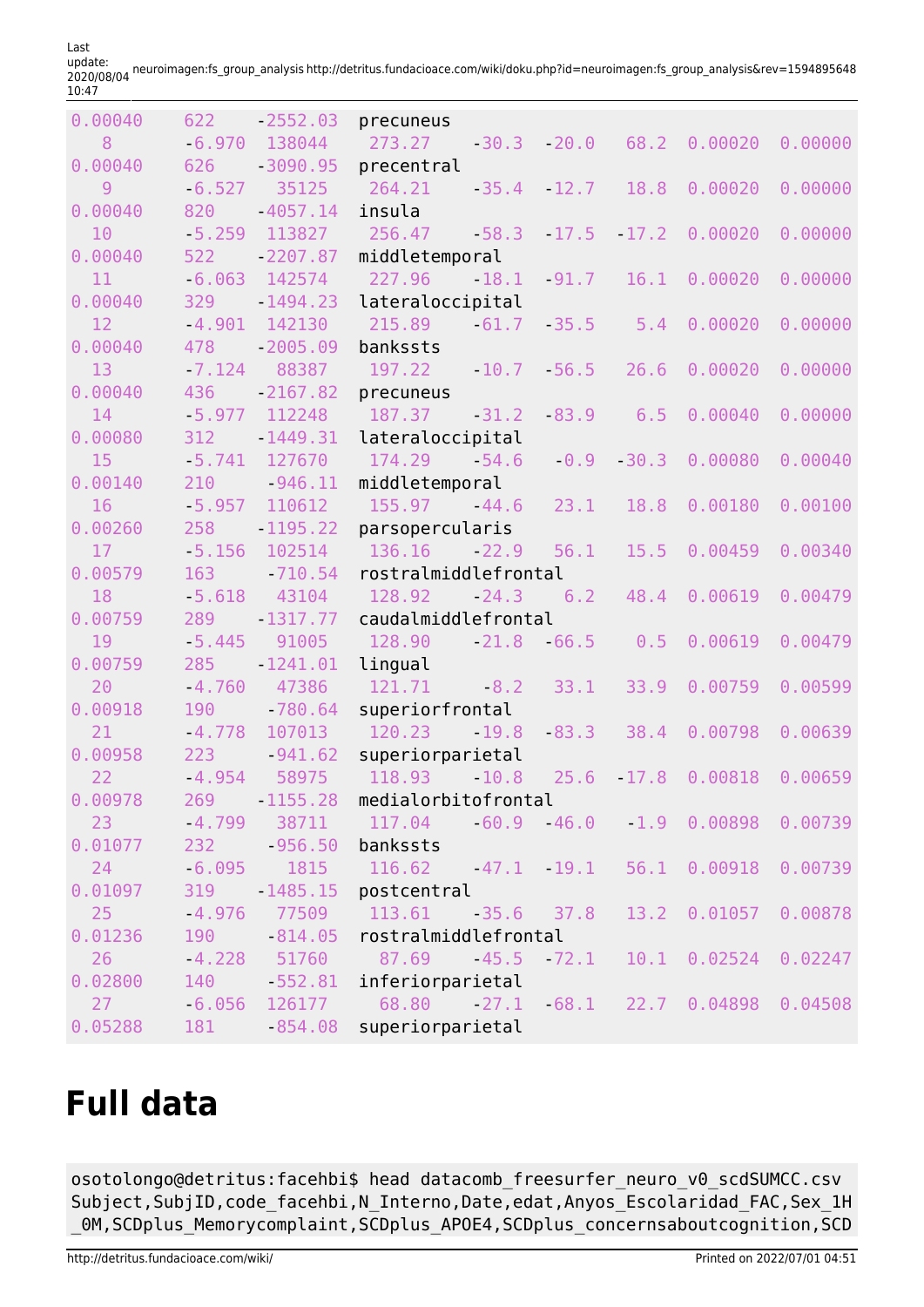plus feelingworsethancontemporarypeers,SCDplus informantcorroboratessymptoms ,SCDplus\_onset60Y,SCDplus\_onsetwithinlast5Y,SCDplus\_SUVRgt1.35,SCDplus\_SUVRg t1.45,SCDplus\_Total7,Q\_QSM\_JPO,SUVR,Centilod,APOE,COMPOSITE\_executive\_fluenc y ,COMPOSITE\_executive\_processing speed ,COMPOSITE\_executive\_attention ,COMPOSITE\_memory\_FNAME professions,COMPOSITE\_memory\_FNAME names ,COMPOSITES\_memory\_WMS ,COMPOSITE\_memory\_RBANS ,COMPOSITE\_gnosis,COMPOSITE\_praxis,COMPOSITE\_languge\_naming 1,/nas/data/subjects/facehbi\_0001,F001,20090806,11.12.2014,71,8,0,0,1,1,0,1, 1,1,0,0,5,39,0.973316491,-5.593250248,e3e4,-0.5748,-0.270392,-0.532514,-0.61 6904,0.876729,-0.453361,1.130826,0.168598,0.515105,-0.579091 2,/nas/data/subjects/facehbi\_0002,F002,20131084,11.12.2014,70,12,1,0,0,0,0,1 ,1,1,0,0,3,18,1.088375542,12.05680811,e3e3,0.849066,-0.703145,0.071122,0.912 43,0.399876,0.259093,1.048653,1.256325,0.515105,0.926364 3,/nas/data/subjects/facehbi\_0003,F003,20130456,18.12.2014,70,8,0,0,0,0,0,0, 1,1,0,0,2,19,0.961914381,-7.342333945,e3e3,-1.381163,1.677785,-1.150127,-1.0 24665,0.195343,-0.809587,1.426227,1.256325,-0.772658,-0.388182 4,/nas/data/subjects/facehbi\_0004,F004,20080130,18.12.2014,76,16,0,0,0,1,0,0 ,1,1,0,0,3,21,1.075781955,10.12495194,e3e3,-0.630893,-0.4805,-1.13615,-0.512 863,-0.622202,-0.152722,-0.907758,0.168598,-2.060421,0.164545 5,/nas/data/subjects/facehbi\_0005,F005,20141272,22.01.2015,68,20,1,0,0,0,1,1 ,1,0,0,0,3,29,0.95654587,-8.16586361,e2e3,1.256741,-0.549082,1.320324,0.7043 47,1.321653,0.630976,0.512283,0.168598,-2.060421,0.396364 6,/nas/data/subjects/facehbi\_0006,F006,20141107,15.01.2015,64,14,0,0,1,1,1,1 ,1,1,1,0,6,56,1.253344903,37.36310815,e3e4,1.002492,0.610598,0.688735,0.6106 31,-0.71047,0.116602,-0.507294,-0.91913,-2.060421,-0.039091 7,/nas/data/subjects/facehbi\_0007,F007,20080716,15.01.2015,59,19,1,1,0,1,0,0 ,0,0,1,1,2,15,1.504516347,75.89280769,e3e3,1.040233,0.70185,-0.518537,-0.204 993,0.311608,0.345995,-0.114041,-0.91913,-3.348184,0.090909 8,/nas/data/subjects/facehbi\_0008,F008,20131483,15.01.2015,55,16,0,0,0,1,0,1 ,0,1,0,0,3,72,0.897682014,-17.19557899,e3e3,-1.363541,0.552768,-0.532514,-0. 111277,0.980961,-0.781793,1.473992,-0.91913,0.515105,-0.439091 9,/nas/data/subjects/facehbi\_0009,F009,20141277,29.01.2015,67,16,0,0,0,0,0,0 ,1,1,0,0,2,18,1.033333445,3.613350513,e3e3,0.674792,0.532426,0.688735,-0.920 727,-0.826734,-1.110226,-1.451403,-0.91913,-0.772658,1.016462

osotolongo@detritus:facehbi\$ head -n 1 datacomb\_freesurfer\_neuro\_v0\_scdSUMCC.csv | sed 's/,/\n/g' | cat -n 1 Subject

- 2 SubjID
- 3 code\_facehbi
- 4 N\_Interno
- 5 Date
- 6 edat
- 7 Anyos\_Escolaridad\_FAC
- 8 Sex\_1H\_0M
- 9 SCDplus Memorycomplaint
- 10 SCDplus\_APOE4
- 11 SCDplus concernsaboutcognition
- 12 SCDplus feelingworsethancontemporarypeers
- 13 SCDplus\_informantcorroboratessymptoms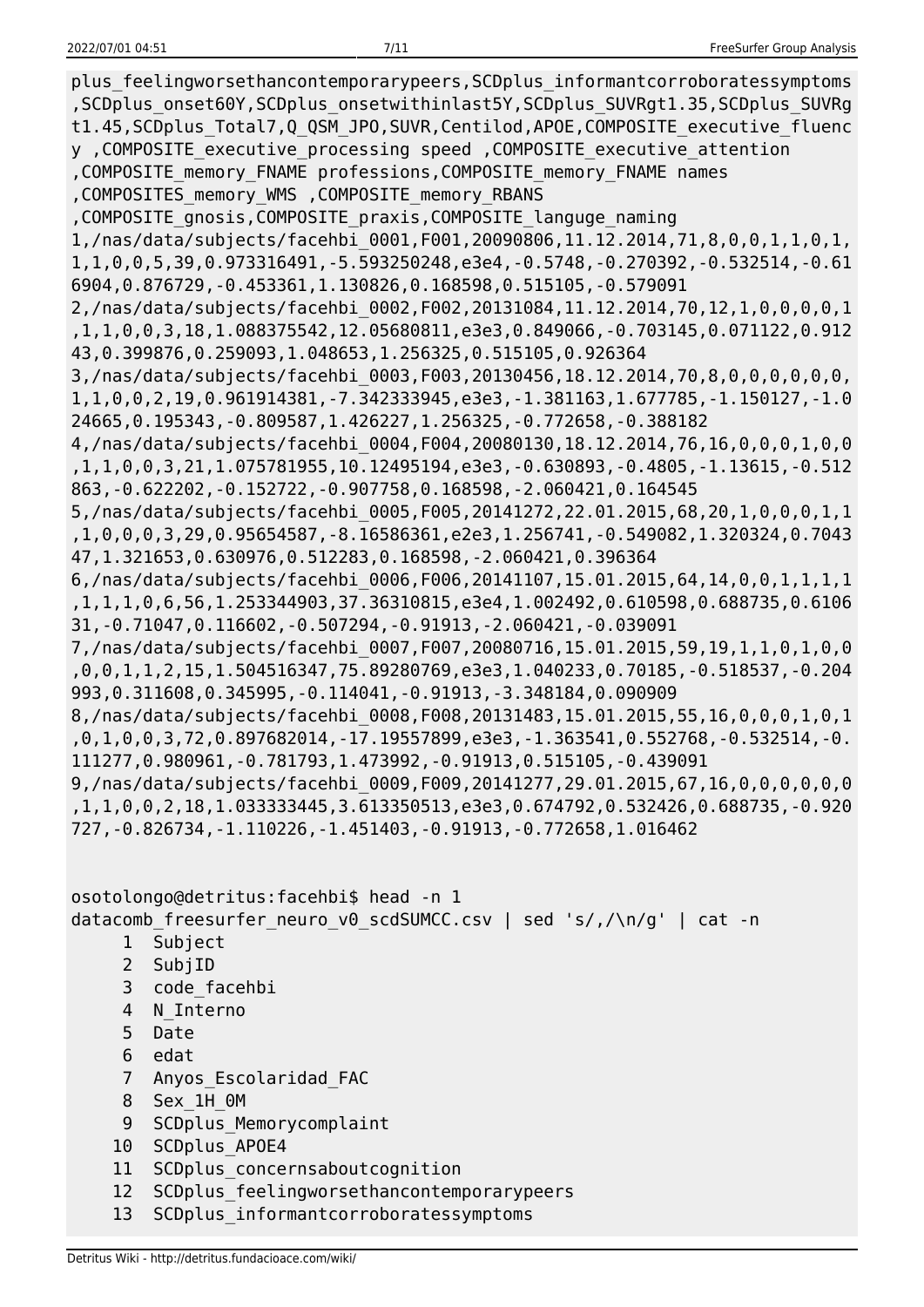| 14              | SCDplus onset60Y                     |
|-----------------|--------------------------------------|
| 15              | SCDplus onsetwithinlast5Y            |
|                 | 16 SCDplus SUVRgt1.35                |
| 17 <sup>7</sup> | SCDplus SUVRgt1.45                   |
|                 | 18 SCDplus Total7                    |
|                 | 19 Q QSM JP0                         |
|                 | 20 SUVR                              |
|                 | 21 Centilod                          |
|                 | 22 APOE                              |
|                 | 23 COMPOSITE executive fluency       |
| 24              | COMPOSITE executive processing speed |
| 25              | COMPOSITE executive attention        |
| 26              | COMPOSITE memory FNAME professions   |
| 27              | COMPOSITE memory FNAME names         |
| 28              | COMPOSITES memory WMS                |
| 29              | COMPOSITE memory RBANS               |
| 30              | COMPOSITE gnosis                     |
| 31              | COMPOSITE praxis                     |
|                 |                                      |

32 COMPOSITE\_languge\_naming

Voy a tomar uno de los composites para probar,

```
osotolongo@detritus:facehbi$ awk -F"," {'print $2","$6","$7","$8","$23'}
datacomb_freesurfer_neuro_v0_scdSUMCC.csv | sed
's/.*\/facehbi_/facehbi_/;s/SubjID/Variables/;s/edat/age/;s/Anyos_Escolarida
d FAC/education/;s/Sex 1H 0M/gender/;s/COMPOSITE //;s/facehbi_\([^,]*\),/Inp
ut facehbi_\1 Main /; s/,/ /g' > executive_fluency_body.tsv
osotolongo@detritus:facehbi$ cat executive_fluency_header.txt
GroupDescriptorFile 1
Title FACEHBI executive fluency
Class Main
osotolongo@detritus:facehbi$ cat executive_fluency_header.txt
executive fluency body.tsv > executive fluency.fsgd
osotolongo@detritus:facehbi$ head executive_fluency.fsgd
GroupDescriptorFile 1
Title FACEHBI_executive_fluency
Class Main
Variables age education gender executive_fluency
Input facehbi 0001 Main 71 8 0 0.5748
Input facehbi_0002 Main 70 12 1 0.849066
Input facehbi_0003 Main 70 8 0 -1.381163
Input facehbi_0004 Main 76 16 0 -0.630893
Input facehbi_0005 Main 68 20 1 1.256741
Input facehbi_0006 Main 64 14 0 1.002492
osotolongo@detritus:facehbi$ cat comps.mtx
0 0 0 0 1
```
ahora empezamos,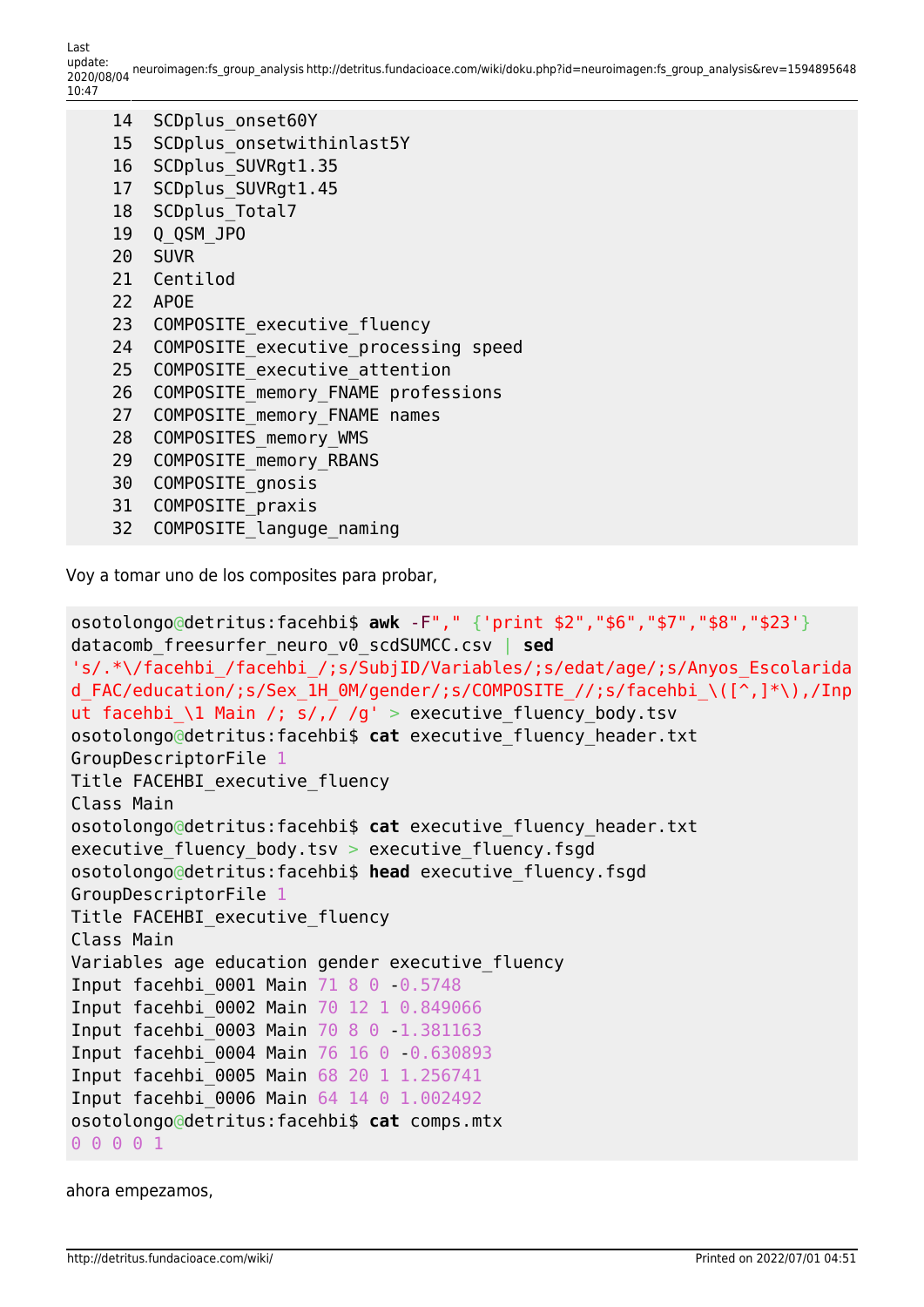osotolongo@detritus:facehbi\$ mris\_preproc --fsgd executive\_fluency.fsgd -cache-in thickness.fwhm10.fsaverage --target fsaverage --hemi lh --out lh.executive\_fluency.thickness.10.mgh osotolongo@detritus:facehbi\$ mri\_glmfit --y lh.executive\_fluency.thickness.10.mgh --fsgd executive\_fluency.fsgd --C comps.mtx --surf fsaverage lh --cortex --glmdir lh.executive\_fluency.glmdir osotolongo@detritus:facehbi\$ mri\_glmfit-sim --glmdir lh.executive fluency.glmdir --cache 4 neg --cwp  $0.05$  --2spaces osotolongo@detritus:facehbi\$ **grep** -v "#" lh.executive fluency.glmdir/comps/cache.th40.neg.sig.cluster.summary osotolongo@detritus:facehbi\$ mri\_glmfit-sim --glmdir lh.executive fluency.glmdir --cache 4 pos --cwp  $0.05$  --2spaces osotolongo@detritus:facehbi\$ **grep** -v "#" lh.executive\_fluency.glmdir/comps/cache.th40.pos.sig.cluster.summary

Y esto lo hacemos para el otro hemisferio igualmente. Aqui no hay nada asi que podemos seguir hacia la siguiente variable,  $\circled{ }$ 

#### **ejemplo de resultados**

| osotolongo@detritus:facehbi\$ grep -v "#"                               |  |  |                                                       |  |  |  |  |  |  |  |
|-------------------------------------------------------------------------|--|--|-------------------------------------------------------|--|--|--|--|--|--|--|
| lh.executive processing.glmdir/comps/cache.th40.neg.sig.cluster.summary |  |  |                                                       |  |  |  |  |  |  |  |
| and the company of the company                                          |  |  | $-6.662$ 147537 122.63 24.1 78.1 17.4 0.00739 0.00579 |  |  |  |  |  |  |  |
| 0.00898 237 1176.13 superiorparietal                                    |  |  |                                                       |  |  |  |  |  |  |  |

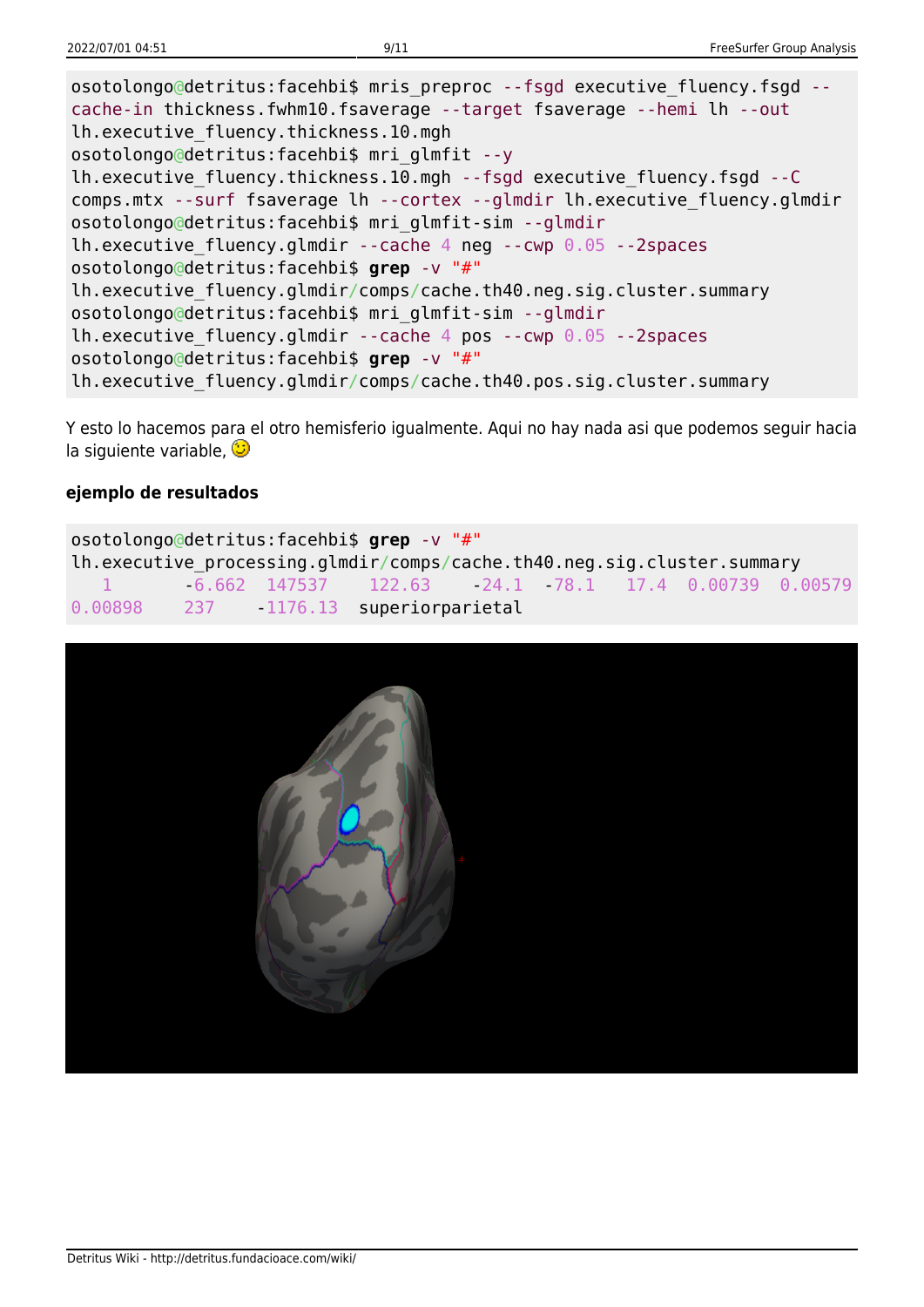

### **bulk processing**

Esto es muy aburrido, asi que vamos a hacerlo todo junto,

#### [fsgd.sh](http://detritus.fundacioace.com/wiki/doku.php?do=export_code&id=neuroimagen:fs_group_analysis&codeblock=11)

```
avar=$1
shift
mris preproc --fsgd $\avar}.fsgd --cache-in thickness.fwhm10.fsaverage
--target fsaverage --hemi lh --out lh.${avar}.thickness.10.mgh
mris preproc --fsgd $\avar}.fsgd --cache-in thickness.fwhm10.fsaverage
--target fsaverage --hemi rh --out rh.${avar}.thickness.10.mgh
mri_glmfit --y lh.${avar}.thickness.10.mgh --fsgd ${avar}.fsgd --C
comps.mtx --surf fsaverage lh --cortex --glmdir lh.${avar}.glmdir
mri_glmfit --y rh.${avar}.thickness.10.mgh --fsgd ${avar}.fsgd --C
comps.mtx --surf fsaverage rh --cortex --glmdir rh.${avar}.glmdir
mri_glmfit-sim --glmdir lh.${avar}.glmdir --cache 4 neg --cwp 0.05 -
-2spaces
mri_glmfit-sim --glmdir rh.${avar}.glmdir --cache 4 neg --cwp 0.05 -
-2spaces
mri_glmfit-sim --glmdir lh.${avar}.glmdir --cache 4 pos --cwp 0.05 -
-2spaces
mri_glmfit-sim --glmdir rh.${avar}.glmdir --cache 4 pos --cwp 0.05 -
-2spaces
echo "lh, neg"
grep -v "#" lh.${avar}.glmdir/comps/cache.th40.neg.sig.cluster.summary
echo "rh, neg"
```